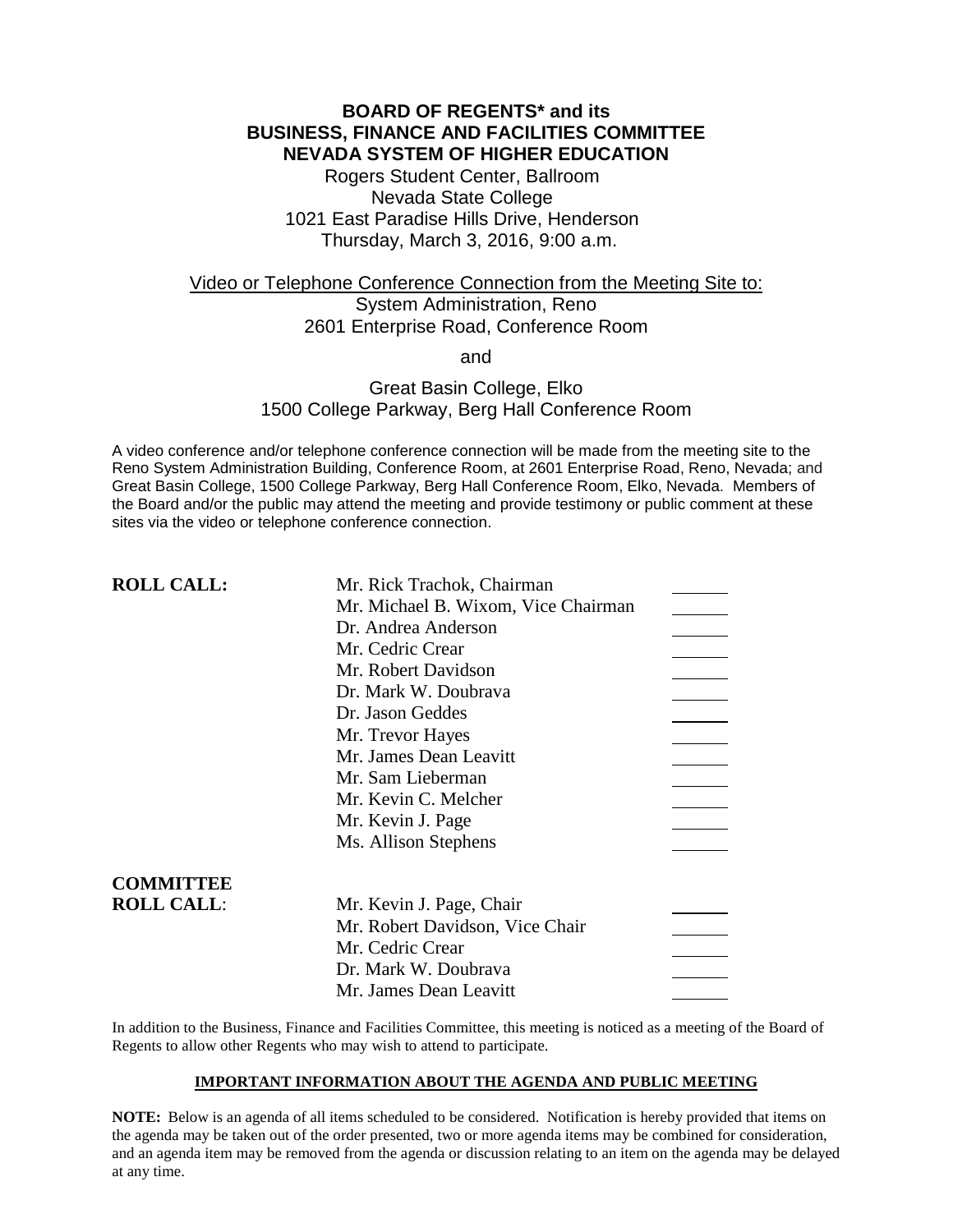### Business, Finance & Facilities Committee Agenda **Page 2** Assessment Rage 2 03/03/16

In accordance with the Board of Regents' Bylaws, Title I, Article V, Section 20, items voted on may be the subject of a motion to reconsider at this meeting. A motion to reconsider an item may be made at any time before adjournment of this meeting. Similarly, if an item is tabled at any time during the meeting, it may, by proper motion and vote, be taken from the table and thereafter be the subject of consideration and action at any time before adjournment of this meeting.

\*The Board of Regents, at its regularly scheduled meetings, meets concurrently with its Committees (the Academic, Research and Student Affairs Committee; the Audit Committee; the Business, Finance and Facilities Committee; the Cultural Diversity and Title IX Compliance Committee; the Health Sciences System Committee; and the Investment Committee). The Board's Committee meetings take place in accordance with the agendas published for those Committees. Regents who are not members of the Committees may attend the Committee meetings and participate in the discussion of Committee agenda items. However, action items will only be voted on by the members of each Committee, unless a Regent is temporarily made a member of that Committee under Board of Regents' Bylaws, Title 1, Article VI, Section 6. The full Board of Regents will consider Committee action items in accordance with the Board of Regents' agenda published for the current or for a subsequent meeting.

In accordance with the Board of Regents' Bylaws, Title 1, Art. V, Section 13, a quorum may be gained by telephonic hookup.

Some agenda items are noted as having accompanying reference material. Reference material may be accessed on the electronic version of the agenda by clicking the reference link associated with a particular item. The agenda and associated reference material may also be accessed on the Internet by visiting the Board of Regents' website at:

<http://system.nevada.edu/Nshe/index.cfm/administration/board-of-regents/meeting-agendas/>

Many public libraries have publicly accessible computer terminals. Copies of the reference material and any additional support materials that are submitted to the Board of Regents' Office and then distributed to the members of the Board of Regents after the mailing of this agenda but before the meeting, will be made available as follows: 1. Copies of any such materials are available at the Board of Regents' Office at 2601 Enterprise Road, Reno, Nevada and the Board of Regents' Office at 4300 South Maryland Parkway, Las Vegas, Nevada. A copy may be requested by calling Angela R. Palmer at (775) 784-3465; 2. Copies of any such materials will also be available at the meeting site.

Reasonable efforts will be made to assist and accommodate physically disabled persons attending the meeting. Please call the Board office at (775) 784-4958 in advance so that arrangements may be made.

### **1. PUBLIC COMMENT INFORMATION ONLY**

Public comment will be taken during this agenda item. No action may be taken on a matter raised under this item until the matter is included on an agenda as an item on which action may be taken. Comments will be limited to three minutes per person. Persons making comment will be asked to begin by stating their name for the record and to spell their last name. The Committee Chair may elect to allow additional public comment on a specific agenda item when that agenda item is being considered.

In accordance with Attorney General Opinion No. 00-047, as restated in the Attorney General's Open Meeting Law Manual, the Committee Chair may prohibit comment if the content of that comment is a topic that is not relevant to, or within the authority of, the Board of Regents, or if the content is willfully disruptive of the meeting by being irrelevant, repetitious, slanderous, offensive, inflammatory, irrational or amounting to personal attacks or interfering with the rights of other speakers.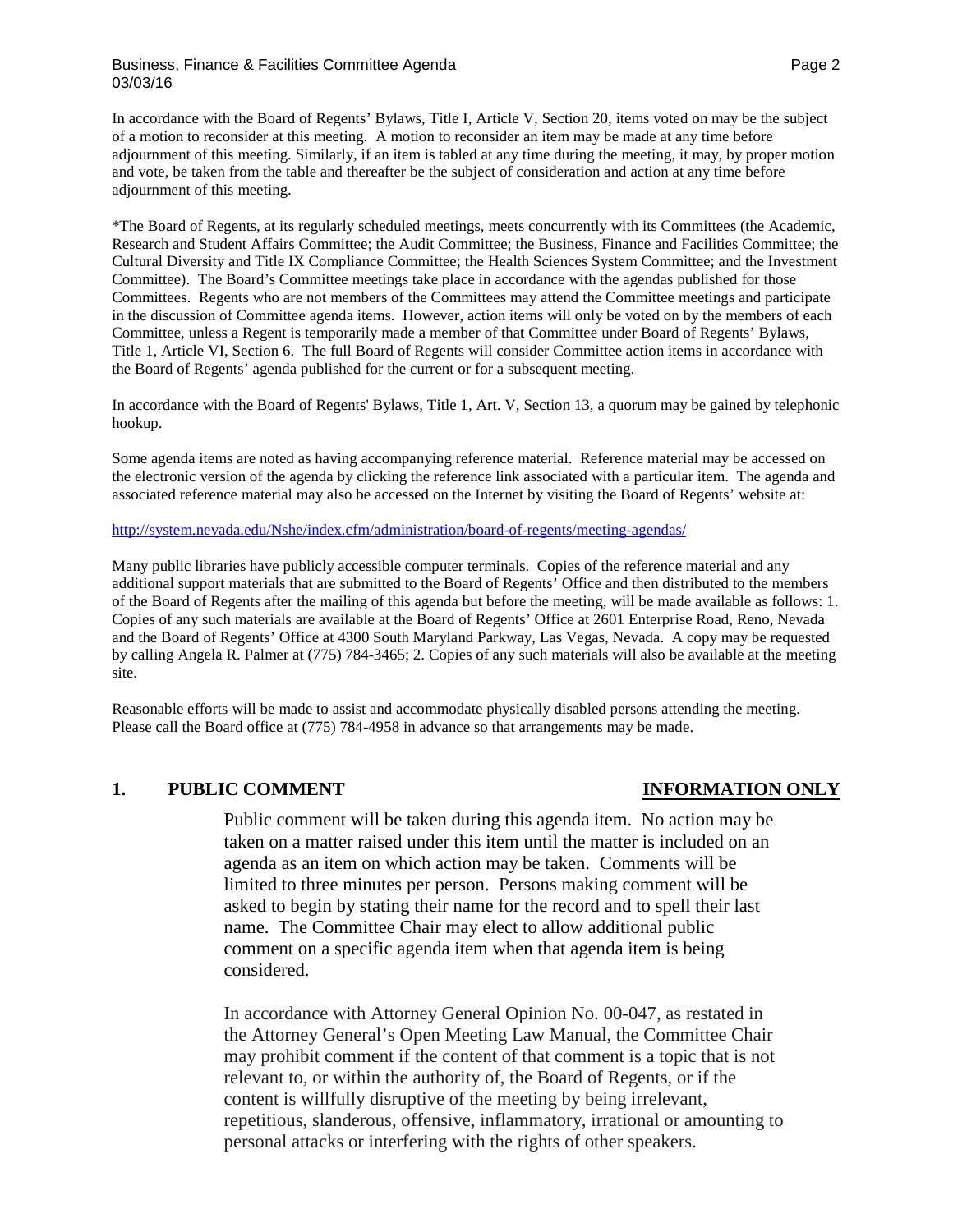Business, Finance & Facilities Committee Agenda **Page 3** Page 3 03/03/16

### **2. CONSENT ITEMS FOR POSSIBLE ACTION**

Consent items will be considered together and acted on in one motion unless an item is removed to be considered separately by the Committee.

### **2a. MINUTES FOR POSSIBLE ACTION**

Request is made for approval of the December 3, 2015, meeting minutes. *[\(Ref. BFF-2a\)](http://system.nevada.edu/tasks/sites/Nshe/assets/File/BoardOfRegents/Agendas/2016/mar-mtgs/bff-refs/BFF-2a.pdf)*

# **2b. 2015 SELF-SUPPORTING SUMMER FOR POSSIBLE ACTION SCHOOL/CALENDAR YEAR BUDGETS, BUDGET TO ACTUAL COMPARISON**

The Committee may approve acceptance of the 2015 Self-Supporting Summer School and Calendar Year Budgets, Budget to Actual Comparison Report, for the NSHE. *[\(Ref. BFF-2b\(1\)](http://system.nevada.edu/tasks/sites/Nshe/assets/File/BoardOfRegents/Agendas/2016/mar-mtgs/bff-refs/BFF-2b(1).pdf) & [Ref. BFF-2b\(2\)\)](http://system.nevada.edu/tasks/sites/Nshe/assets/File/BoardOfRegents/Agendas/2016/mar-mtgs/bff-refs/BFF-2b(2).pdf)*

# **2c. MID-YEAR FISCAL YEAR 2015-2016 FOR POSSIBLE ACTION SELF-SUPPORTING BUDGETS & 2016 SUMMER SCHOOL/CALENDAR YEAR BUDGETS**

The Committee may approve acceptance of the NSHE Mid-Year Self-Supporting Budgets for Fiscal Year 2015-2016 and the Self-Supporting Summer School/Calendar Budgets for Calendar Year 2016. *[\(Ref. BFF-2c\(1\)](http://system.nevada.edu/tasks/sites/Nshe/assets/File/BoardOfRegents/Agendas/2016/mar-mtgs/bff-refs/BFF-2c(1).pdf) & [Ref. BFF-2c\(2\)\)](http://system.nevada.edu/tasks/sites/Nshe/assets/File/BoardOfRegents/Agendas/2016/mar-mtgs/bff-refs/BFF-2c(2).pdf)*

# **2d. SECOND QUARTER FISCAL YEAR FOR POSSIBLE ACTION 2015-2016 NSHE ALL FUNDS REPORT**

The Committee may approve acceptance of the Second Quarter Fiscal Year 2015-2016 All Funds Report for the NSHE. *[\(Ref. BFF-2d\(1\)](http://system.nevada.edu/tasks/sites/Nshe/assets/File/BoardOfRegents/Agendas/2016/mar-mtgs/bff-refs/BFF-2d(1).pdf) & [Ref. BFF-2d\(2\)\)](http://system.nevada.edu/tasks/sites/Nshe/assets/File/BoardOfRegents/Agendas/2016/mar-mtgs/bff-refs/BFF-2d(2).pdf)*

# **2e. SECOND QUARTER FISCAL YEAR FOR POSSIBLE ACTION 2015-2016 BUDGET TRANSFERS – STATE SUPPORTED OR SELF-SUPPORTING OPERATING BUDGETS**

The Committee may approve acceptance of the Second Quarter Fiscal Year 2015-2016 Budget Transfers of State Supported or Self-Supporting Operating Budget Funds Between Functions. *[\(Ref. BFF-2e\(1\)](http://system.nevada.edu/tasks/sites/Nshe/assets/File/BoardOfRegents/Agendas/2016/mar-mtgs/bff-refs/BFF-2e(1).pdf) & [Ref. BFF-2e\(2\)\)](http://system.nevada.edu/tasks/sites/Nshe/assets/File/BoardOfRegents/Agendas/2016/mar-mtgs/bff-refs/BFF-2e(2).pdf)*

# **2f. UNIVERSITY OF NEVADA SCHOOL OF FOR POSSIBLE ACTION MEDICINE FOURTH AMENDMENT TO EXTEND LEASE AT 5380 SOUTH RAINBOW BOULEVARD, LAS VEGAS - UNR**

UNR President Marc A. Johnson requests approval to amend and extend the existing lease for 5380 South Rainbow Boulevard, Las Vegas, Nevada through July 31, 2017. *[\(Ref. BFF-2f\)](http://system.nevada.edu/tasks/sites/Nshe/assets/File/BoardOfRegents/Agendas/2016/mar-mtgs/bff-refs/BFF-2f.pdf)*

*Fiscal Impact: Annual rent expense of approximately \$92,000.*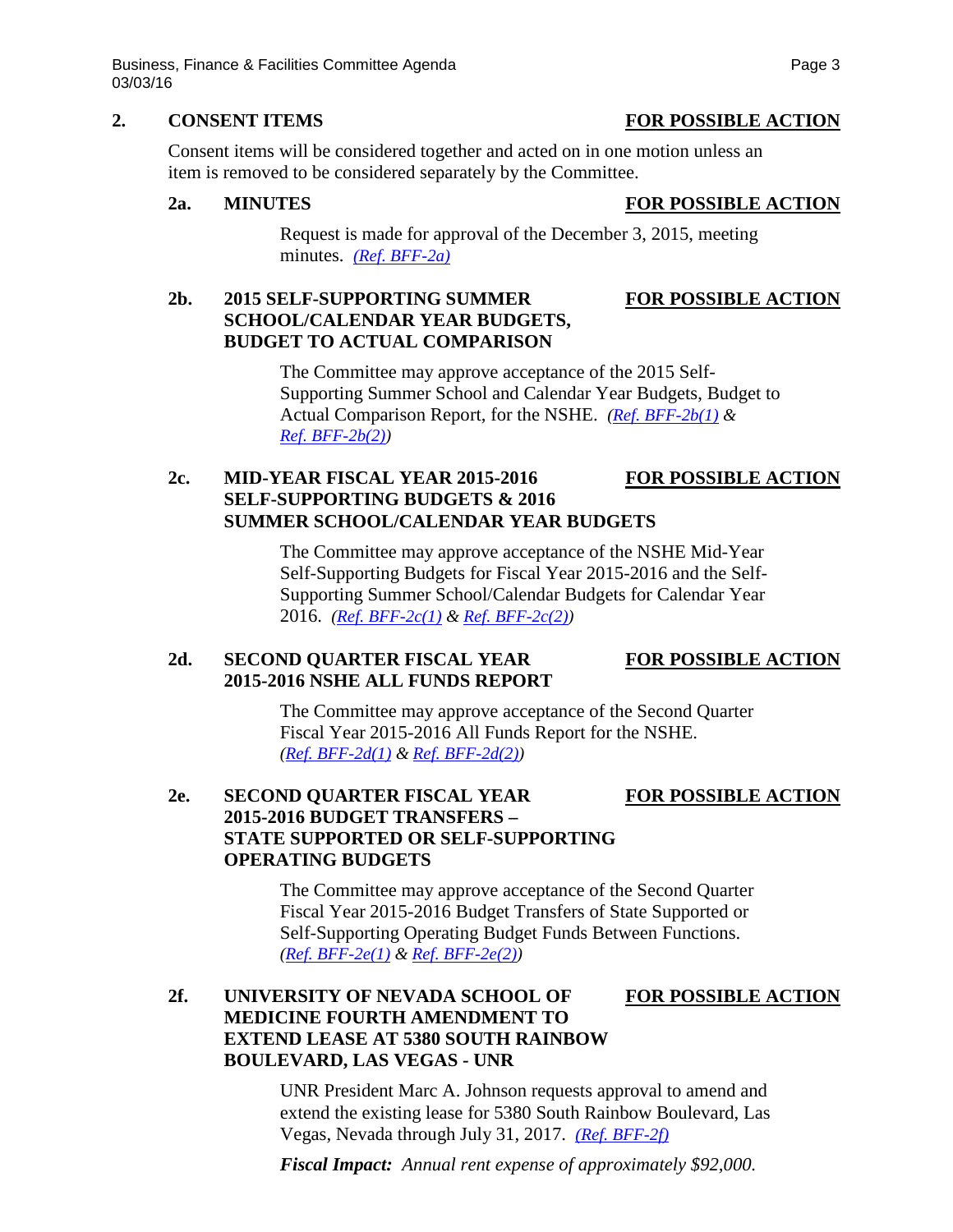### **2. CONSENT ITEMS –** *(Continued)*

# **2g. UNIVERSITY OF NEVADA SCHOOL OF FOR POSSIBLE ACTION MEDICINE FOURTH AMENDMENT TO LEASE FOR 1703/1707 WEST CHARLESTON BOULEVARD, LAS VEGAS - UNR**

UNR President Marc A. Johnson requests approval to amend the existing lease for 1703/1707 West Charleston Boulevard allowing for the extension and assignment of the lease through May 31, 2021. *[\(Ref. BFF-2g\)](http://system.nevada.edu/tasks/sites/Nshe/assets/File/BoardOfRegents/Agendas/2016/mar-mtgs/bff-refs/BFF-2g.pdf)*

*Fiscal Impact: Annual rent expense of approximately \$878,460.*

# **2h. AUTHORIZATION TO ACCEPT AND FOR POSSIBLE ACTION PRE-APPROVAL TO SELL GIFT OF REAL PROPERTY LOCATED AT 536 SMITHRIDGE PARK, RENO, NEVADA - UNR**

UNR President Marc A. Johnson requests approval to accept the gift donation of a residential townhouse located at 536 Smithridge Park, Reno, Nevada, and to allow the Chancellor or his designee to sell the property at or above the current appraised value and sign all required gift acceptance and sale related documents, after consultation with and review by the Vice Chancellor for Legal Affairs. *[\(Ref. BFF-2h\)](http://system.nevada.edu/tasks/sites/Nshe/assets/File/BoardOfRegents/Agendas/2016/mar-mtgs/bff-refs/BFF-2h.pdf)*

*Fiscal Impact: Proceeds resulting from sale of property to be applied to a scholarship fund.*

## **2i. TRANSFER OF REAL PROPERTY AT FOR POSSIBLE ACTION 839/845 NORTH CENTER STREET, RENO, NEVADA FROM THE UNIVERSITY OF NEVADA, RENO FOUNDATION TO THE NEVADA SYSTEM OF HIGHER EDUCATION - UNR**

UNR President Marc A. Johnson requests approval of the deed transfer of 839/845 North Center Street from the University of Nevada, Reno Foundation to the Nevada System of Higher Education on behalf of the University of Nevada, Reno. *[\(Ref. BFF-2i\)](http://system.nevada.edu/tasks/sites/Nshe/assets/File/BoardOfRegents/Agendas/2016/mar-mtgs/bff-refs/BFF-2i.pdf)*

## 2j. **POWERLINE EASEMENT ON NEVADA FOR POSSIBLE ACTION STATE COLLEGE CAMPUS, NSC**

NSC President Bart Patterson requests approval of the Electrical Transmission Easement Agreement. *[\(Ref. BFF-2j\)](http://system.nevada.edu/tasks/sites/Nshe/assets/File/BoardOfRegents/Agendas/2016/mar-mtgs/bff-refs/BFF-2j.pdf)*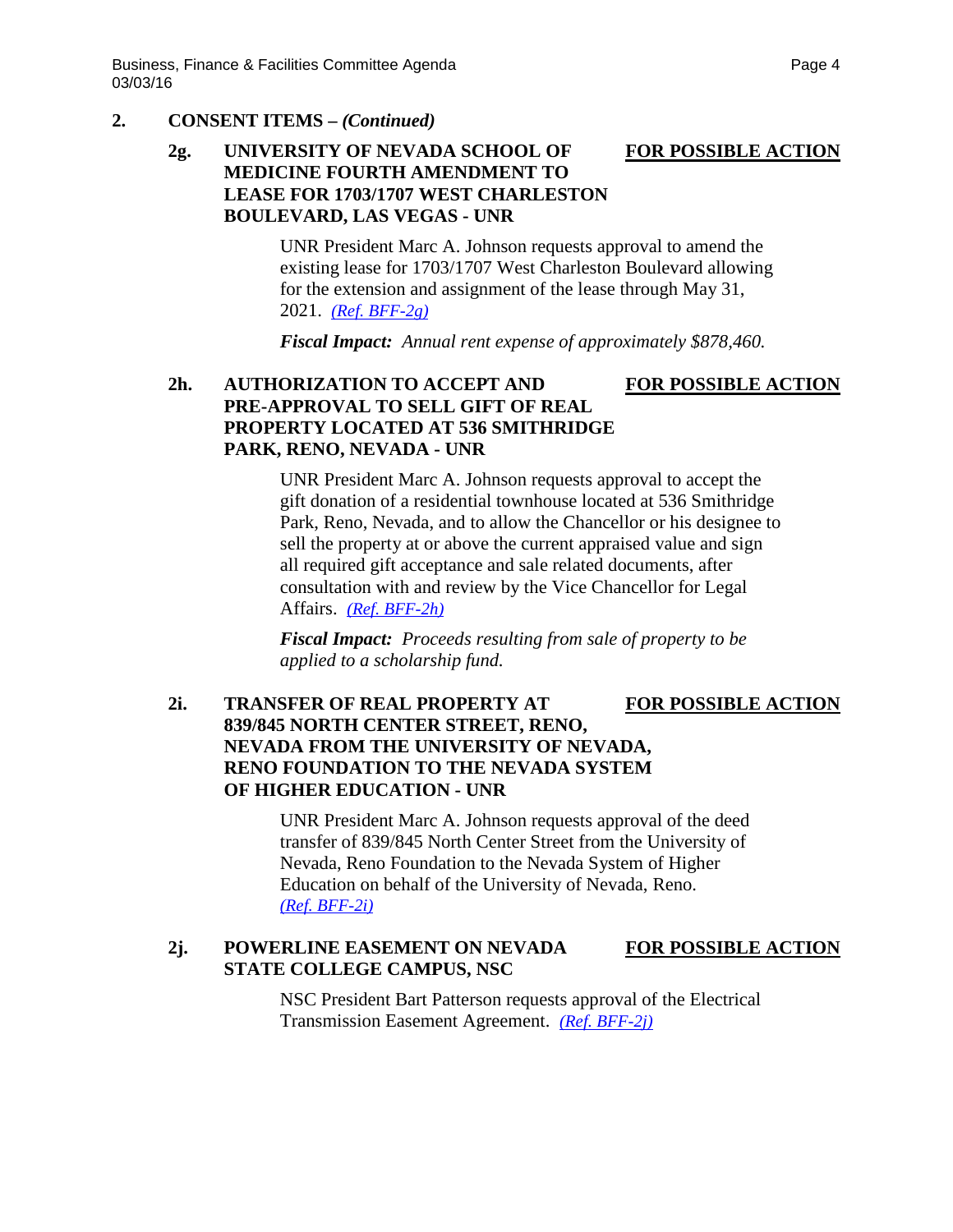# **2. CONSENT ITEMS –** *(Continued)*

## **2k. TRANSFER OF STATE APPROPRIATED FOR POSSIBLE ACTION PERFORMANCE POOL FUNDS BETWEEN NSHE APPROPRIATION BUDGETS**

The Committee may approve seeking Interim Finance Committee approval, pursuant to Section 70 of Senate Bill 514 (Chapter 534, *Statutes of Nevada 2015),* to transfer sums appropriated to the Performance Funding Pool Account, to the respective formulafunded budget accounts of the NSHE in Fiscal Year 2016-2017. *[\(Ref. BFF-2k\)](http://system.nevada.edu/tasks/sites/Nshe/assets/File/BoardOfRegents/Agendas/2016/mar-mtgs/bff-refs/BFF-2k.pdf)*

*ESTIMATED TIME: 5 mins.*

# **3. FISCAL YEAR 2017 CLOUD SEEDING FOR POSSIBLE ACTION PROGRAM, DRI**

DRI President Stephen G. Wells requests approval to seek Interim Finance Committee authorization in the amount of \$899,904 for the Fiscal Year 2017 Nevada Cloud Seeding Program. The proposed Fiscal Year 2017 Nevada Cloud Seeding Program will address new water supply for several severely drought impacted rivers that serve the Nevada population. In order to prepare for cloud seeding operations during the winter of 2016- 17, the funds requested must be approved by the Interim Finance Committee during its April 2017 meeting. *[\(Ref. BFF-3\)](http://system.nevada.edu/tasks/sites/Nshe/assets/File/BoardOfRegents/Agendas/2016/mar-mtgs/bff-refs/BFF-3.pdf)*

*Fiscal Impact: Amount requested for Fiscal Year 2017 of \$899,904 to support cloud seeding operations in several watersheds.*

*ESTIMATED TIME: 15 mins.*

# **4. NEVADA SYSTEM OF HIGHER EDUCATION FOR POSSIBLE ACTION 2016B & 2016C TAXABLE CERTIFICATES OF PARTICIPATION FINANCING RESOLUTION - UNLV**

UNLV President Len Jessup requests approval of a Financing Resolution and Installment Purchase Agreement authorizing the Nevada System of Higher Education, on behalf of UNLV, to issue fixed rate Certificates of Participation in an amount not to exceed \$51,500,000 for the purpose of refinancing the 2015B promissory note. *[\(Ref. BFF-4\)](http://system.nevada.edu/tasks/sites/Nshe/assets/File/BoardOfRegents/Agendas/2016/mar-mtgs/bff-refs/BFF-4.pdf)*

*Fiscal Impact: Long-term debt service is estimated to be \$3.12 to \$3.37 million per year through fiscal year 2046.*

*ESTIMATED TIME: 10 mins*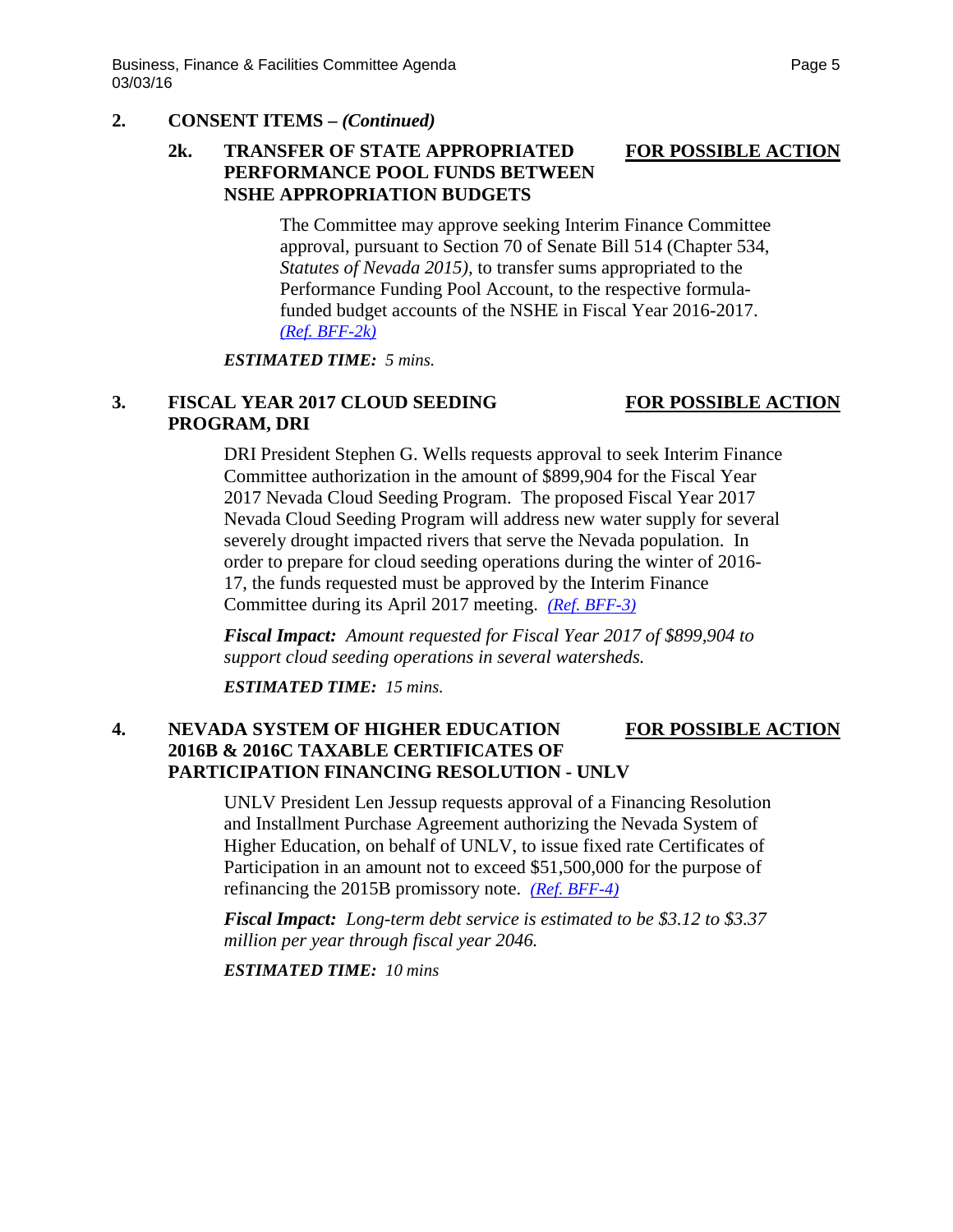# **5. PENNINGTON MEDICAL EDUCATION FOR POSSIBLE ACTION BUILDING, 2016A REFUNDING NOTE RESOLUTION - UNR**

UNR President Marc A. Johnson requests approval of a Resolution to issue a fixed rate tax-exempt note to refinance the existing 2009A note in an amount not to exceed \$7,600,000. *[\(Ref. BFF-5\)](http://system.nevada.edu/tasks/sites/Nshe/assets/File/BoardOfRegents/Agendas/2016/mar-mtgs/bff-refs/BFF-5.pdf)*

*Fiscal Impact: Debt service on the 2016A Note, a refinancing of the balance on the original 2009 note (at lower interest rates), is estimated to be approximately \$1 million per year through fiscal year 2026.*

*ESTIMATED TIME: 10 mins*

# **6. NEVADA SYSTEM OF HIGHER EDUCATION FOR POSSIBLE ACTION 2016A REFUNDING BOND RESOLUTION – SYSTEM ADMINISTRATION**

Vice Chancellor for Finance Vic Redding requests approval of a Resolution to allow the Nevada System of Higher Education on behalf of the University of Nevada, Las Vegas and the University of Nevada, Reno to issue fixed rate tax-exempt revenue bonds to refinance the 2008A and 2009A series revenue bonds for interest savings subject to established Board approved debt management guidelines. *[\(Ref. BFF-6\)](http://system.nevada.edu/tasks/sites/Nshe/assets/File/BoardOfRegents/Agendas/2016/mar-mtgs/bff-refs/BFF-6.pdf)*

*Fiscal Impact: Refinancing is estimated to generate present value savings (net of cost) of approximately \$5.7 million, with no extension of the repayment term.*

*ESTIMATED TIME: 10 mins*

## **7. SECOND QUARTER FISCAL YEAR 2015-2016 INFORMATION ONLY FISCAL EXCEPTIONS AND STATUS OF STATE APPROPRIATIONS**

The Second Quarter Fiscal Year 2015-2016 Report of Fiscal Exceptions of Self-Supporting Accounts and the Status of State Supported Operating Budget Revenues will be presented for information only. *[\(Ref. BFF-7a](http://system.nevada.edu/tasks/sites/Nshe/assets/File/BoardOfRegents/Agendas/2016/mar-mtgs/bff-refs/BFF-7a.pdf) & [Ref. BFF-7b\)](http://system.nevada.edu/tasks/sites/Nshe/assets/File/BoardOfRegents/Agendas/2016/mar-mtgs/bff-refs/BFF-7b.pdf)*

*ESTIMATED TIME: 10 mins*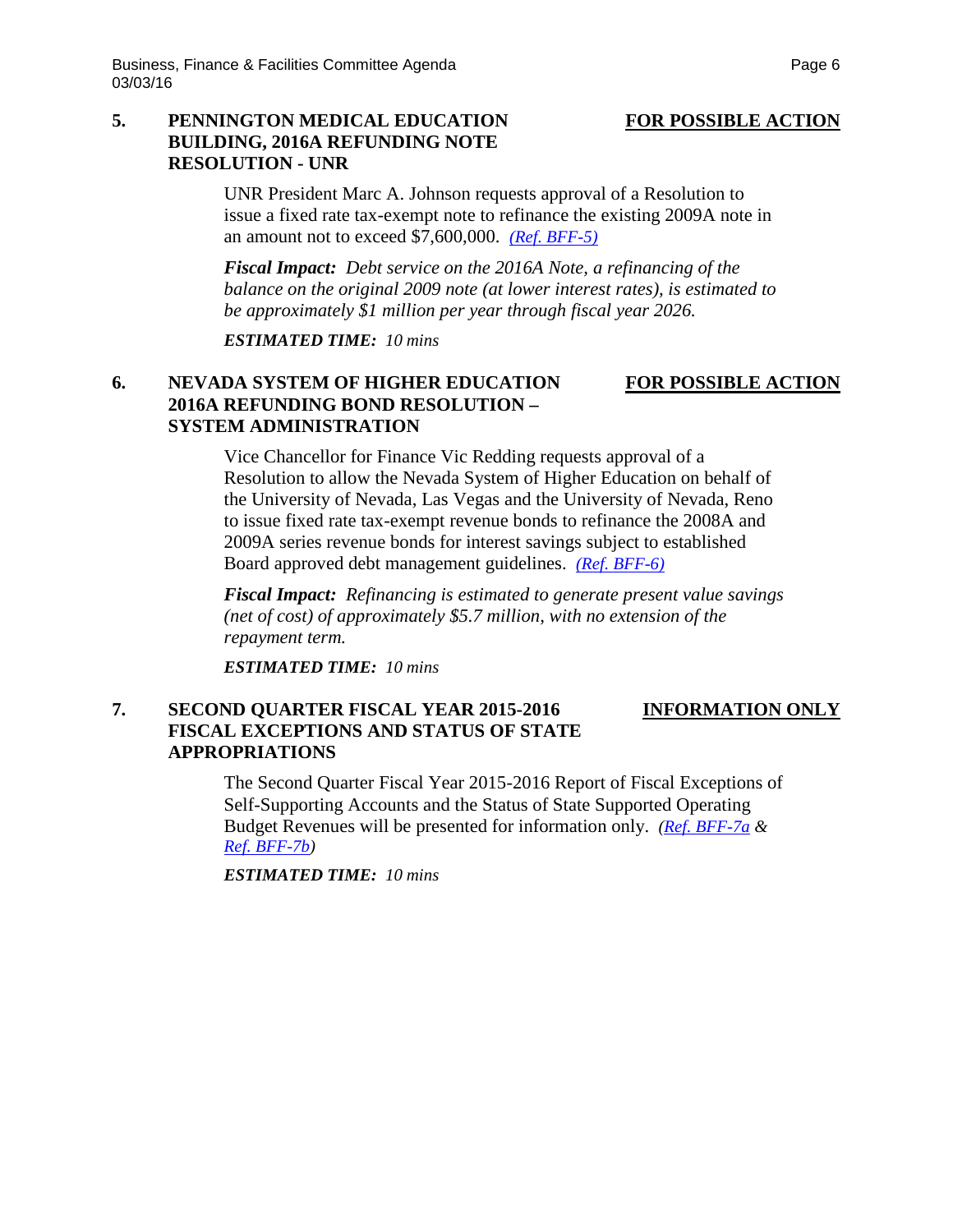# **8. NEW SCHOOL OF THE ARTS FINE ARTS FOR POSSIBLE ACTION BUILDING FINANCING PLAN/PROMISSORY NOTE - UNR**

UNR President Marc A. Johnson requests approval of the UNR financing plan for a new School of the Arts Fine Arts Building project and the approval of a promissory note from the University of Nevada, Reno Foundation to the Board of Regents of the Nevada System of Higher Education/University of Nevada, Reno. *[\(Ref. BFF-8\)](http://system.nevada.edu/tasks/sites/Nshe/assets/File/BoardOfRegents/Agendas/2016/mar-mtgs/bff-refs/BFF-8.pdf)*

*Fiscal Impact: School of Fine Arts (\$20 million in 2018 dollars) and promissory note (\$5 million). The project will require the University to secure two loans, one now and one in 2017, to monetize/bridge donor pledges.*

*ESTIMATED TIME: 15 mins.*

## **9. NSHE EFFICIENCY AND EFFECTIVENESS FOR POSSIBLE ACTION INITIATIVES**

# Chair Kevin J. Page will lead a Committee discussion on the Committee Bylaws change (item 10h on the Main Board Consent Agenda) and specifically the Committee's role in reviewing and making recommendations to the Board regarding the Efficiency and Effectiveness Initiative. The Committee may provide direction to the Chancellor and/or institution presidents on future actions and reports.

*ESTIMATED TIME: 10 mins.*

## **10. STATUS OF CAPITAL PROJECTS – TMCC INFORMATION ONLY**

TMCC President J. Kyle Dalpe requests approval to present an updated summary of recent and ongoing capital improvement projects at the College and to present and seek feedback for the concept of a new arts center (Black Box Theater to replace rented facility) and student life space enhancements at the Dandini Campus. *[\(Ref. BFF-10\)](http://system.nevada.edu/tasks/sites/Nshe/assets/File/BoardOfRegents/Agendas/2016/mar-mtgs/bff-refs/BFF-10.pdf)*

*ESTIMATED TIME: 15 mins.*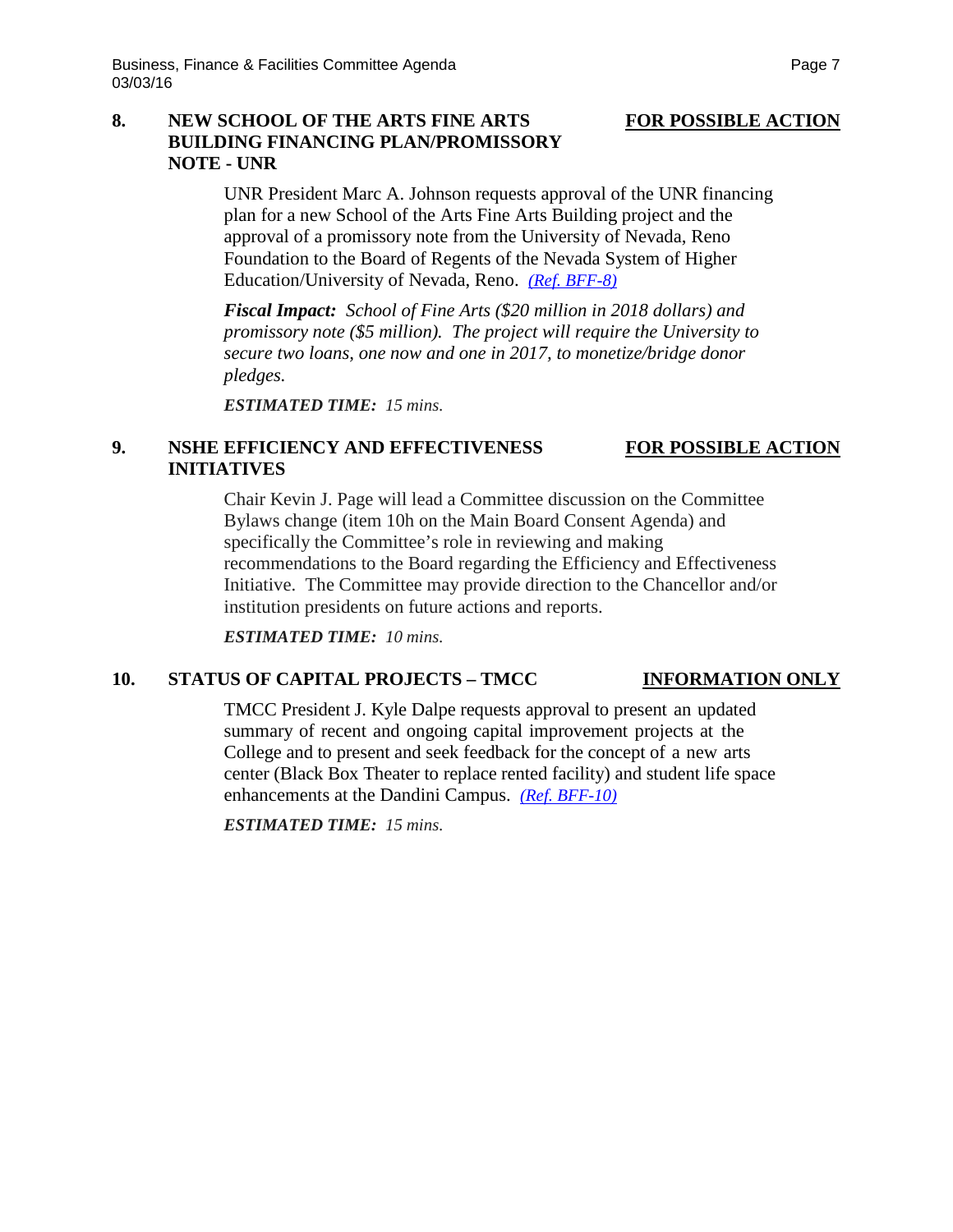# **11. NEVADA DEPARTMENT OF TRANSPORTATION FOR POSSIBLE ACTION ACQUISITION OF LAND AND TEMPORARY CONSTRUCTION EASEMENT FOR PROJECT NEON, SHADOW LANE CAMPUS - UNLV**

UNLV President Len Jessup requests: (A) approval to sell to the State of Nevada approximately 22,346 square feet of land (.51 acres) and grant a temporary (four year) construction easement covering approximately 23,481 square feet (.54 acres) on the Shadow Lane Campus necessary for Project Neon in an amount not less than \$1,187,242 (the amount currently offered by NDOT) or such higher amount agreed to by UNLV and NDOT in advance of the presentation of this agenda item in light of the independent appraisal review commissioned by UNLV, *or* (B) approval to grant to NDOT a license/temporary right of entry over the area of the Shadow Lane Campus necessary for Project Neon while UNLV finalizes negotiations with NDOT on the value of the land, temporary easement and other damages. UNLV also requests that the Chancellor be authorized to finalize, approve, and execute any documents necessary to the approvals the Board grants herein provided such documents are first approved as to form by the Vice Chancellor for Legal Affairs. *[\(Ref. BFF-11\)](http://system.nevada.edu/tasks/sites/Nshe/assets/File/BoardOfRegents/Agendas/2016/mar-mtgs/bff-refs/BFF-11.pdf)*

*ESTIMATED TIME: 15 mins.*

### **12. NEW BUSINESS INFORMATION ONLY**

Items for consideration at future meetings may be suggested. Any discussion of an item under "New Business" is limited to description and clarification of the subject matter of the item, which may include the reasons for the request.

*ESTIMATED TIME: 5 mins.*

## **13. PUBLIC COMMENT INFORMATION ONLY**

Public comment will be taken during this agenda item. No action may be taken on a matter raised under this item until the matter is included on an agenda as an item on which action may be taken. Comments will be limited to three minutes per person. Persons making comment will be asked to begin by stating their name for the record and to spell their last name. The Committee Chair may elect to allow additional public comment on a specific agenda item when that agenda item is being considered.

In accordance with Attorney General Opinion No. 00-047, as restated in the Attorney General's Open Meeting Law Manual, the Committee Chair may prohibit comment if the content of that comment is a topic that is not relevant to, or within the authority of, the Board of Regents, or if the content is willfully disruptive of the meeting by being irrelevant, repetitious, slanderous, offensive, inflammatory, irrational or amounting to personal attacks or interfering with the rights of other speakers.